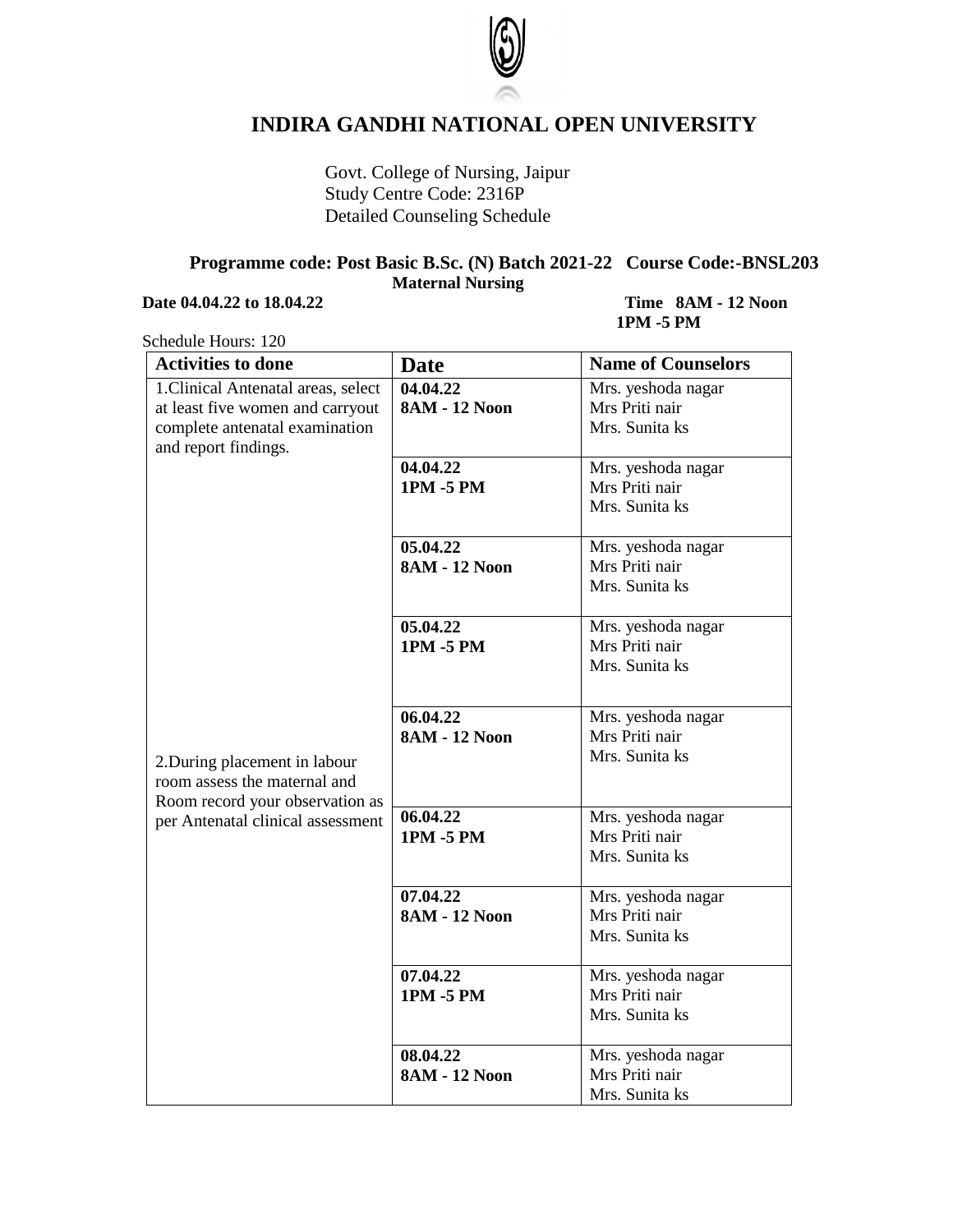|                                                                                                                                                           | 08.04.22             | Mrs. yeshoda nagar |
|-----------------------------------------------------------------------------------------------------------------------------------------------------------|----------------------|--------------------|
|                                                                                                                                                           | 1PM -5 PM            | Mrs Priti nair     |
|                                                                                                                                                           |                      | Mrs. Sunita ks     |
|                                                                                                                                                           |                      |                    |
| 3. Do per vaginal examination on<br>a woman admitted in the labour<br>room where you are placed for<br>your clinical experience and<br>write the findings |                      |                    |
|                                                                                                                                                           |                      |                    |
|                                                                                                                                                           | 09.04.22             | Mrs. yeshoda nagar |
|                                                                                                                                                           | <b>8AM - 12 Noon</b> | Mrs Priti nair     |
|                                                                                                                                                           |                      | Mrs. Sunita ks     |
|                                                                                                                                                           |                      |                    |
|                                                                                                                                                           | 09.04.22             | Mrs. yeshoda nagar |
|                                                                                                                                                           | 1PM -5 PM            | Mrs Priti nair     |
|                                                                                                                                                           |                      | Mrs. Sunita ks     |
|                                                                                                                                                           |                      |                    |
|                                                                                                                                                           |                      |                    |
|                                                                                                                                                           | 10.04.22             | Mrs. yeshoda nagar |
|                                                                                                                                                           | <b>8AM - 12 Noon</b> | Mrs Priti nair     |
|                                                                                                                                                           |                      | Mrs. Sunita ks     |
|                                                                                                                                                           |                      |                    |
|                                                                                                                                                           | 10.04.22             | Mrs. yeshoda nagar |
|                                                                                                                                                           | <b>1PM -5 PM</b>     | Mrs Priti nair     |
| 4. Conduct a normal delivery                                                                                                                              |                      | Mrs. Sunita ks     |
| under supervision and complete                                                                                                                            |                      |                    |
| relevant records maintained in                                                                                                                            | 11.04.22             | Mrs. Sunita Kumari |
| the labour room                                                                                                                                           |                      |                    |
|                                                                                                                                                           | <b>8AM - 12 Noon</b> | Dr. Minaxi Vyas    |
|                                                                                                                                                           |                      | Mrs. Anu livin     |
|                                                                                                                                                           |                      |                    |
|                                                                                                                                                           | 11.04.22             | Mrs. Sunita Kumari |
|                                                                                                                                                           | 1PM -5 PM            | Dr. Minaxi Vyas    |
|                                                                                                                                                           |                      | Mrs. Anu livin     |
|                                                                                                                                                           |                      |                    |
|                                                                                                                                                           | 12.04.22             | Mrs. Sunita Kumari |
|                                                                                                                                                           | <b>8AM - 12 Noon</b> | Dr. Minaxi Vyas    |
|                                                                                                                                                           |                      | Mrs. Anu livin     |
|                                                                                                                                                           |                      |                    |
|                                                                                                                                                           |                      |                    |
| 5. Give episiotomy and do the<br>suturing for a woman who is in                                                                                           | 12.04.22             | Mrs. Sunita Kumari |
|                                                                                                                                                           | 1PM -5 PM            | Dr. Minaxi Vyas    |
|                                                                                                                                                           |                      | Mrs. Anu livin     |
|                                                                                                                                                           |                      |                    |
|                                                                                                                                                           | 13.04.22             | Mrs. Sunita Kumari |
|                                                                                                                                                           | <b>8AM - 12 Noon</b> | Dr. Minaxi Vyas    |
|                                                                                                                                                           |                      | Mrs. Anu livin     |
|                                                                                                                                                           |                      |                    |
| labour during your presence in                                                                                                                            | 13.04.22             | Mrs. Sunita Kumari |
| the labour room                                                                                                                                           | 1PM -5 PM            |                    |
|                                                                                                                                                           |                      | Dr. Minaxi Vyas    |
|                                                                                                                                                           |                      | Mrs. Anu livin     |
|                                                                                                                                                           |                      |                    |
|                                                                                                                                                           | 14.04.22             | Mrs. Sunita Kumari |
|                                                                                                                                                           | <b>8AM - 12 Noon</b> | Dr. Minaxi Vyas    |
|                                                                                                                                                           |                      | Mrs. Anu livin     |
|                                                                                                                                                           | 14.04.22             | Mrs. Sunita Kumari |
|                                                                                                                                                           |                      |                    |